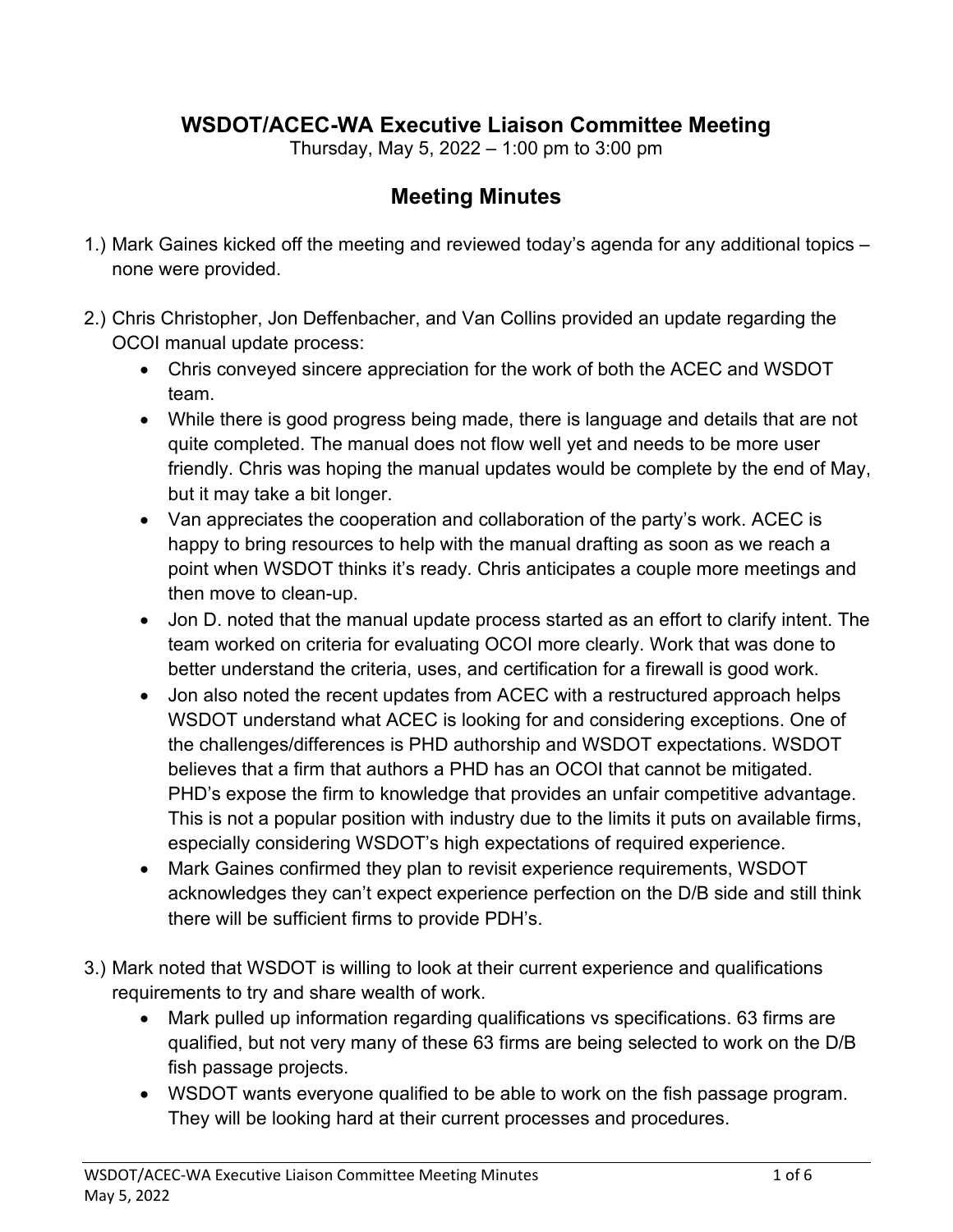- Mark noted that there was a check-in meeting yesterday regarding professional liability insurance.
	- $\circ$  ACEC acknowledges the D/B contractor is the responsible party for signing form U.
	- o ACEC's challenge is how the different D/B contractor's flow down the form U's requirements and the perjury language is a key cause of concern.
	- o WSDOT prefers to keep the language as currently being utilized but agrees to check in with industry again in the future.
- 4.) Chris and Mark discussed a budget proposal and various charts and graphs that were developed several months ago for the Construction Program Business Plan to show the impacts of the new revenue package. This is preliminary information and expect these charts and graphs to be updated as more information comes in from the Governor's Office:
	- These charts and graphs show a need for consultant usage of \$500M to \$600M over the next several years to deliver the D/B program.
	- WSDOT has never seen this high amount of work being needed from the consultant community in such a limited timeline.
	- Also, there is a need for \$1.5 Billion to be invested in preservation and maintenance.
	- WSDOT's current expectation is that these dollars will be front loaded within the 16 year timeline. This amounts to \$250M available per year for preservation starting in 2023.
	- On the design side there is a commitment from ACEC to help with delivery.
	- WSDOT project offices are already at capacity, especially on the west side and they are not sure how construction can be accommodated with current workload.
- 5.) Marshall provided the following WSDOT COVID Update & Outlook regarding in-person meetings:
	- Consultants that work for WSDOT or are located at WSDOT sites need to attest that they are meeting the Governor's vaccine mandate.
	- While WSDOT had a requirement to be fully vaccinated and are, they recognize that industry may allow other accommodations. With that said, individual firms/companies that meet/work with WSDOT need to attest that they meet the Governor's mandate.
	- WSDOT considers the burden of verifying that industry meets the Governor's mandate to be on ACEC (note the annual meeting, etc.).
	- ACEC firms need to take necessary steps to ensure we meet the Governor's mandate as well as do a self-assessment prior to meeting with WSDOT.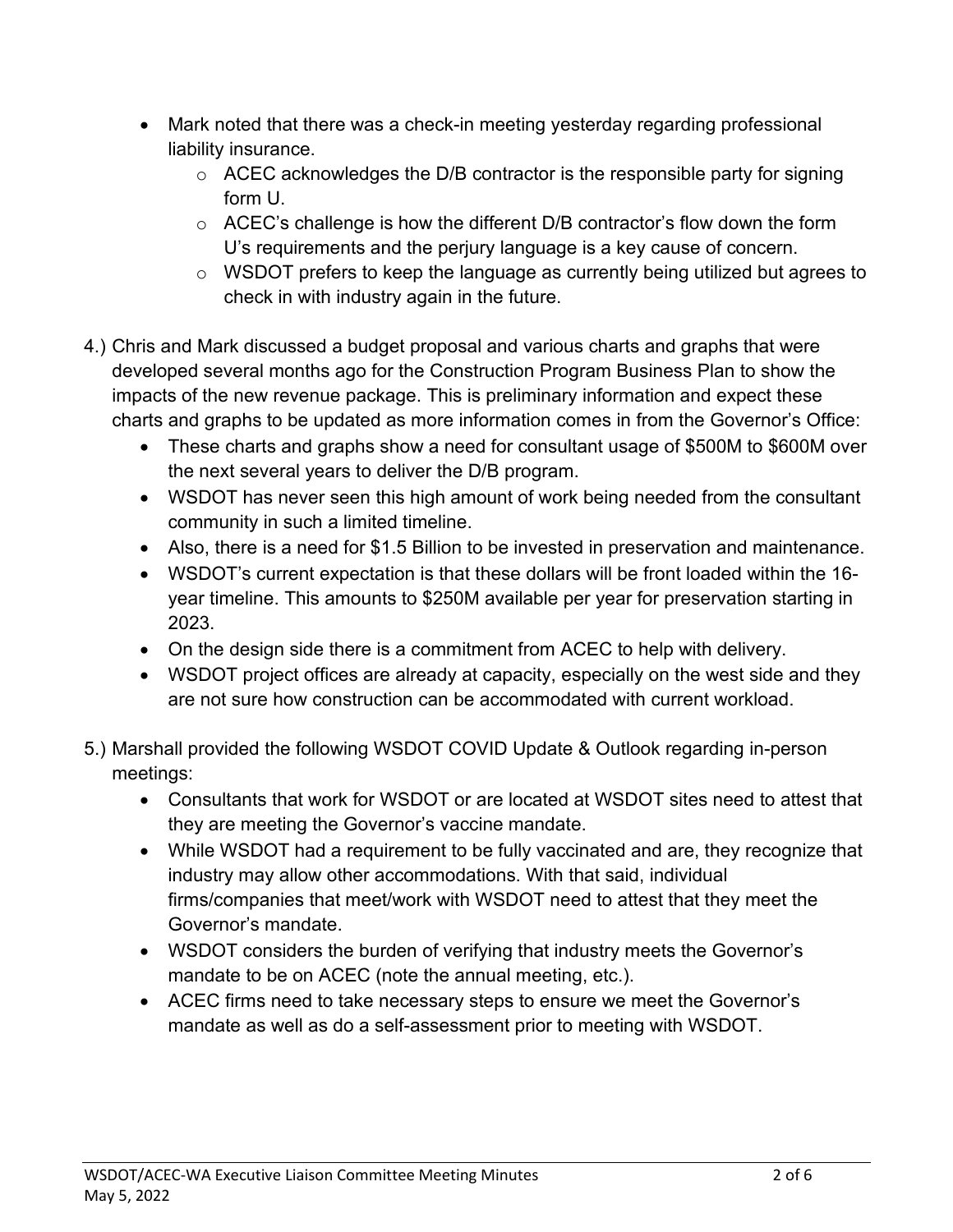- 6.) Marshall shared the following comments regarding the previous budget update information.
	- The delivery expectations and budget amounts remain fluid. What the curve will be and how to best deliver work is still being tweaked as a work in progress.
	- WSDOT is still working with the Governor's Office on how to best accomplish delivery.
	- The graphs are not ready for delivery to public, very draft.
	- WSDOT is at their lowest levels of staffing and is working hard to hire.
	- During the Supplemental Budget, staffing vacancy savings were swept from the budget, and this amounted to a \$60 million reduction based on vacant positions.
	- Fortunately, there was a plus \$23 \$24 million provided back as contingency for filling necessary positions.
	- The supplemental budget is being looked at and updated information is required to be delivered to Governor by September.
	- Van noted that ACEC is looking forward to helping/supporting WSDOT as needed.
- 7.) Subcommittee Chairs provided brief updates including their 2022 focus areas and other updates based on their annual meeting slide decks:
	- Design-Build Art McCluskey noted the following:
		- $\circ$  They had a recent meeting regarding progressive Design-Build from a national viewpoint. Over 70 attendees, with feedback from several states (Utah, Maryland…) WSDOT really picked up some tips from this meeting.
		- o OCOI Art shared WSDOT's position.
		- $\circ$  D/B training coming up in October 11<sup>th</sup> 27<sup>th</sup>, few hours each day.
		- $\circ$  Performance report items D/B and WSDOT. Wrap up by end of year.
		- o Fish Passage warranty.
		- o Utility language regarding Century Link & Qwest changes ahead.
		- $\circ$  Geotech information risk transfer 405 GBR was a one off and good discussion.
		- o Mash implementation.
		- o E-bidding, currently being used for DBB and D/B being moved to unifier system. Different method to submit bids in not-too-distant future.
		- $\circ$  Key personnel requirement will expand to discuss how many need to be defined as key and their experience levels.
		- $\circ$  The D/B group expects to have good attendance with engagement for their meetings. Their group reviewed their charter and made minor revisions which emphasized attendance. They will start enforcing that requirement. ACEC made some recent subject matter expert changes to the group. Four to five additional members were added.
	- Structures & Geotechnical Joan Zhong Brisbois noted the following:
		- o Membership changes with Mark stepping down and Bijan stepping up as cochair. Many thanks to both.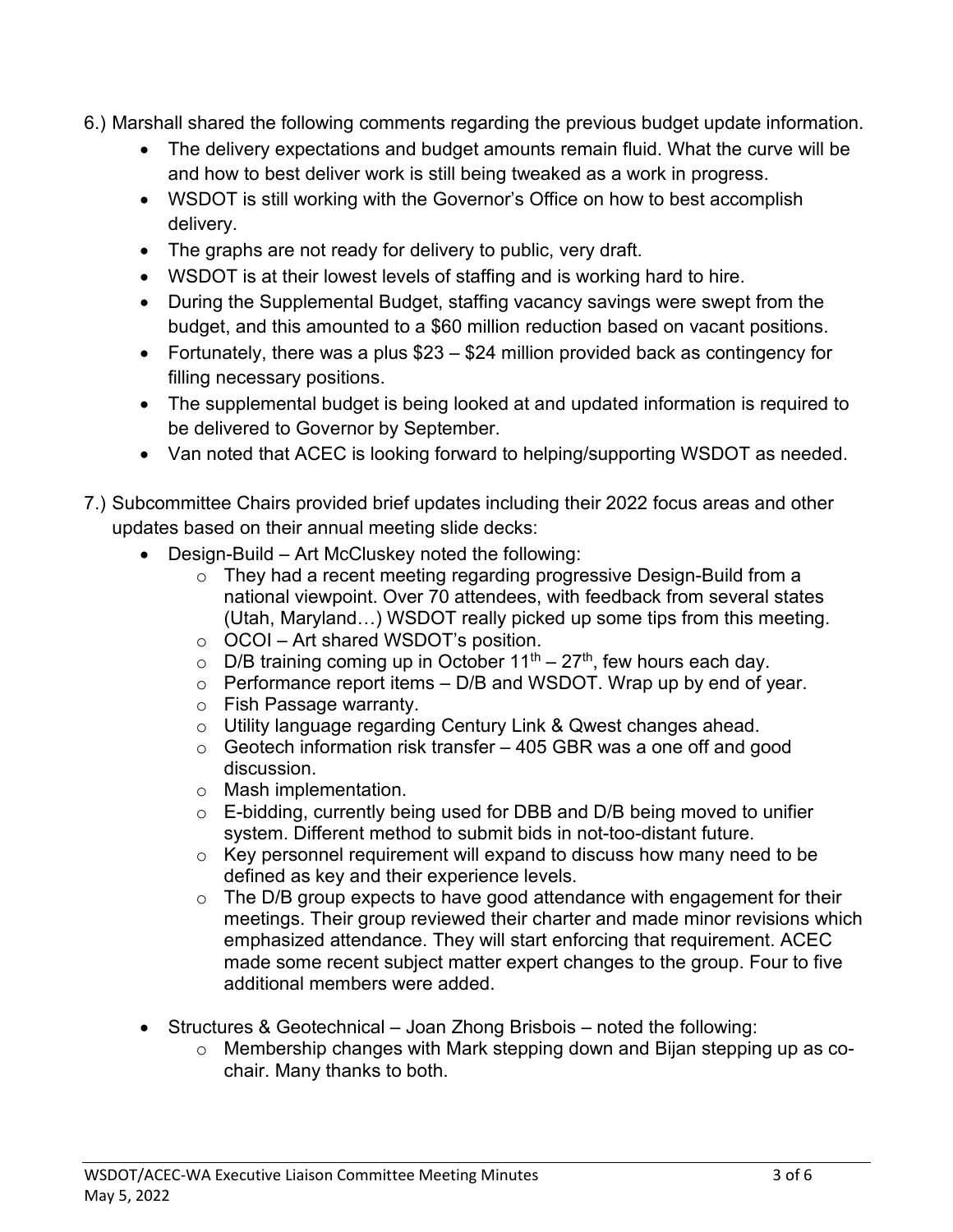- $\circ$  2022 focus areas include the following:
	- Innovative design materials & technology i.e., ultra-high-performance concrete.
	- Seismic resiliency. Revisit design requirements to improve efficiency and cost effectiveness.
	- Standard specs, BDM, GDM, consistency in retaining walls vs buried structure shorter than 20 feet.
	- Performance Based Seismic Bridge Design challenges because of climate change regarding tsunami resiliency, etc.
	- **Precast concrete culvert standard plans for fish passage projects.**
	- Platooned truck on bridges.
	- **BIM for bridges and structures and model-based contracting.**
	- **Impact of climate changes on engineer's standard of care.**
	- The shortage in engineering workforce and how to address upcoming challenges.
- o Richard noted that he is hearing a lot regarding scour challenges on current projects.
- o Mark noted that Bijan has a technical committee in place and that Amy Leland is engaged to discuss current scour policy and issues that were brought up at the last meeting. Mark noted that a flow chart is being developed for teams to use and will be shared with industry.
- Project Delivery Kevin Miller and Steve Olling shared their update.
	- $\circ$  Their team charter has not been updated or revised in the last two years. Members have changed, so there is a need to update it. The charter also did not acknowledge current business norms of virtual meetings. Attendance noted, but they do not have language to address necessary participation. Kevin will review updated language used in the D/B charter.
	- $\circ$  They are updating how they provide Design Manual review comments. They will create a central point of contact for consolidated comments vs the current 50 to 60 individual documents and comments. They will also focus comments on substantive things that relate to project delivery.
	- $\circ$  Consultant Evaluation form spent a couple of meetings talking about it and make it a more informative product. Qualitative version requires a lot more comments to understand how expectations are being met. Goal is to help get that word out to the consultant community and WSDOT PEs to try and make meeting expectations more consistent rating.
	- o An overview of legislative bills, like Complete Streets remain an area of high interest regarding guidance and directions.
	- o OCOI is also an area of high interest to this group.
	- $\circ$  Subcommittee is exploring a unified platform for review of plan sets. Blue Beam View (used to be a free option but the company will no longer support or provide updates).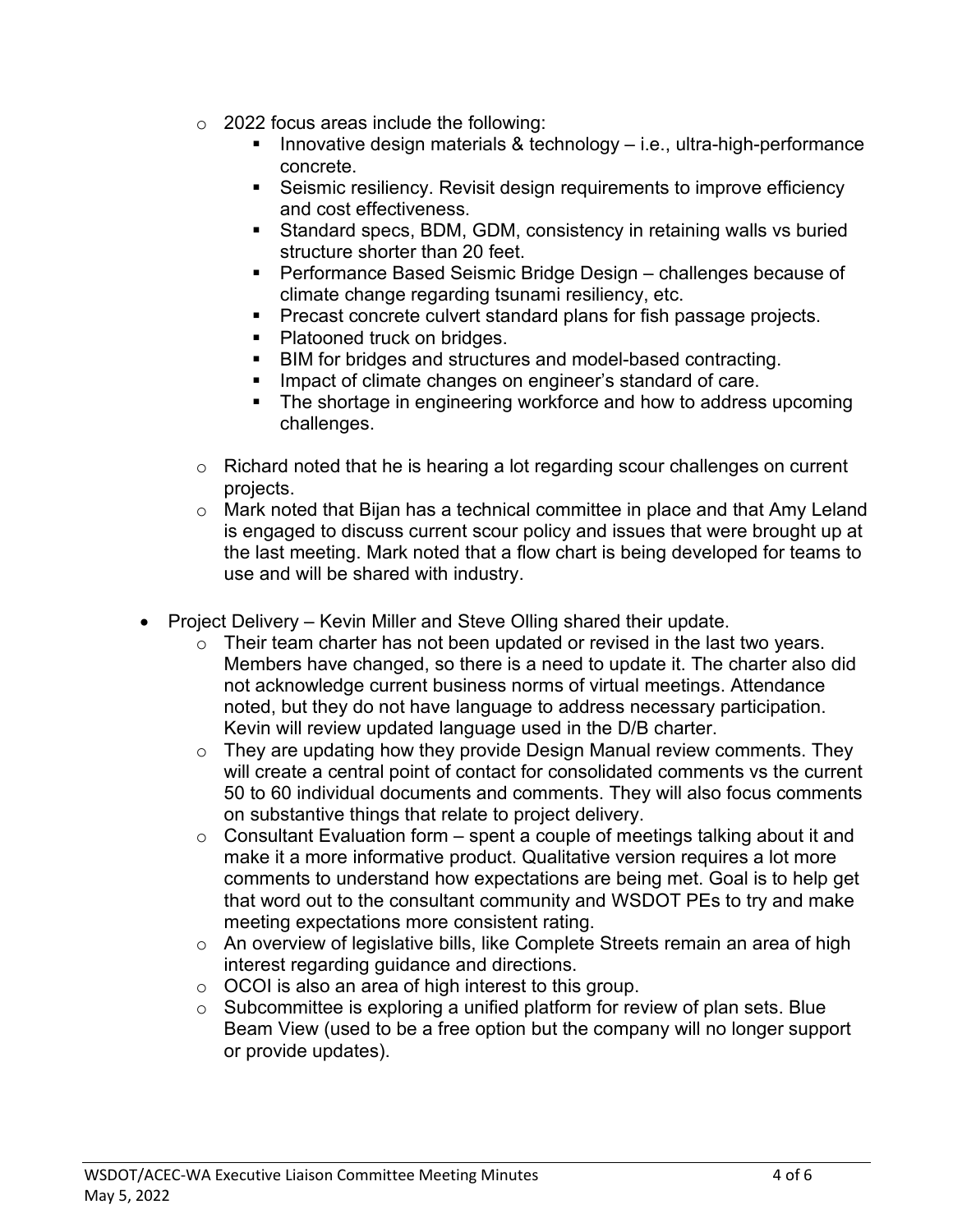- Business Administration Santosh Kuruvilla noted the smooth transition of co-chair from Ahmer Nizam to Erik Jonson. He also provided the following ongoing list of topics discussed with their subcommittee:
	- o Consultant Look Ahead Tool look at process to improve.
	- o Working remotely and lessons learned.
	- o WSDOT ongoing updates regarding PPP loan forgiveness.
	- $\circ$  This group also invites other groups to provide updates to this committee (i.e., fish passage, Local Programs – John Ho, Safe Harbor update, mentoring program updates, OEO – Jackie Bayne).
	- o Support new entrants into the market with infrastructure bill and how to include a new firm in committee or provide information.
	- o Audit/invoice review updates.
	- o Ongoing coordination with other subcommittees due to common issues (i.e., D/B Subcommittee & Project Delivery Subcommittee) every 6 months or so.

8.) Jay Drye provided the following Local Programs update:

- Transportation Professional Forum It is held two to three times a year and coordinated through the Local Programs Division. There is a fair amount of information shared such as the Complete Streets and multimodal topics of discussion.
- ESA consultations continue to be delayed with NMFS regarding tire debris and its impact on salmon streams. NMFS Guidance will be difficult to implement but will provide a path forward. While WSDOT is operating under programmatic agreements, the Local Programs does not have a programmatic and has to work individually.
- Railroad Safety Program, Section 130, is challenging. 50% of the past approved round of projects are halted due to coordination challenges with the railroads. The UTC and FHWA are working with us to see if they can remove obstacles with the next round of grants. The challenge with railroad projects is impacting projects here as well as a number of other states. As a result, this is not the right time to put out a call for railroad safety projects until there is path forward to lead to successful delivery of the safety projects.
- The recent call for local bridge projects has closed. Local Programs received 82 eligible applications valued at \$283 M for this effort. Approximately \$100M - \$200M may be available depending on overprogramming. Their next effort is to screen and prioritize applications for award.
- Obligating Authority delivery is still a problem for federal fiscal year targets. The challenge this year, at halfway through the biennium, is that only 18% is obligated. He is encouraging folks to meet schedules with federal dollars, so more funds can be available to the state.
- Consistent friendly reminder regarding contract expiration dates. Please help the office by keeping an eye on expiration dates and making sure the contracts are up to